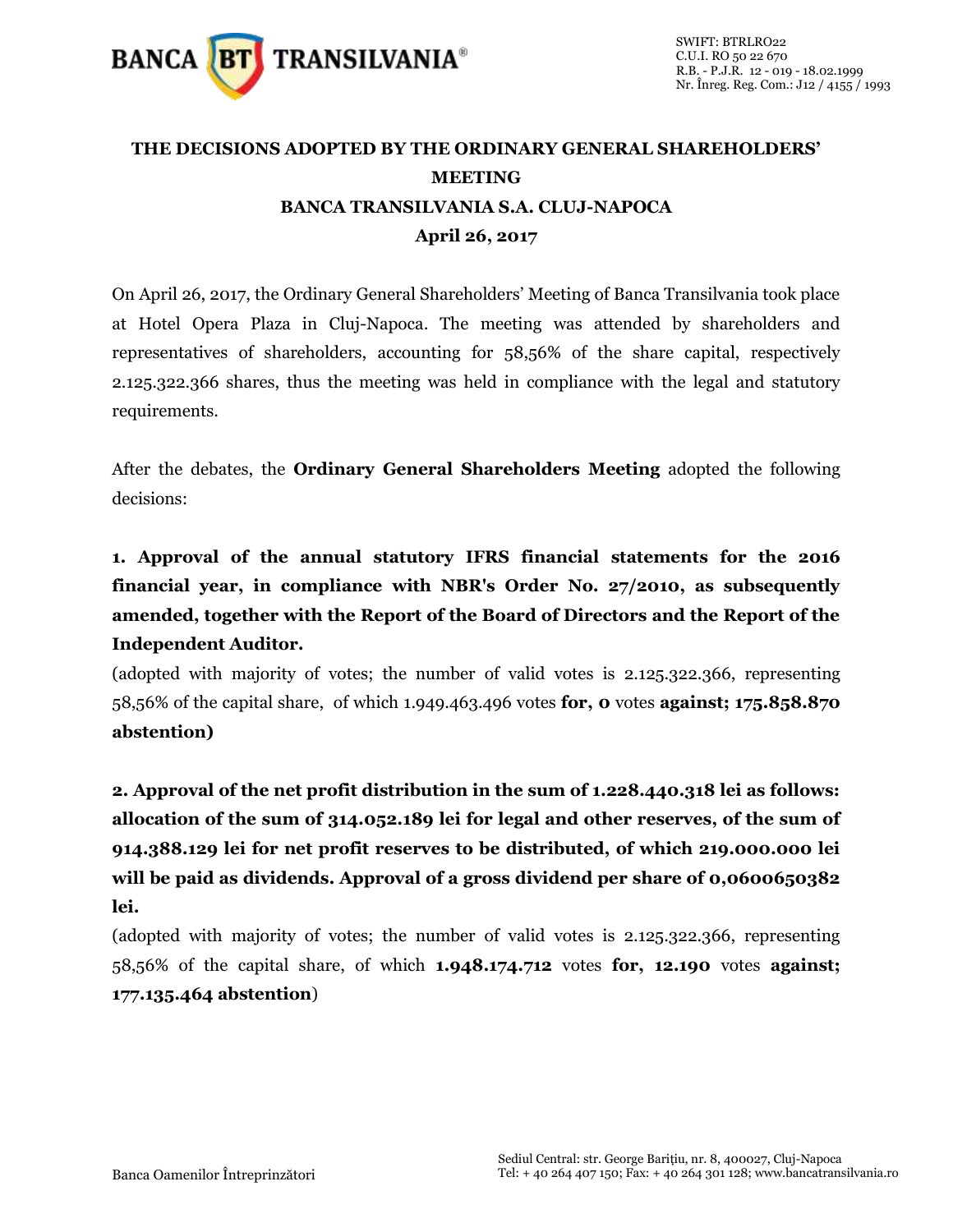

## **3. Discharge of administrators for the 2016 exercise.**

(adopted with majority of votes; the number of valid votes is 2.125.322.366, representing 58,56% of the capital share, of which **1.831.705.943** votes **for, 12.190** votes **against; 293.616.423 abstention**)

## **4. Approval of the revenue and expenditure budget and the investment plan for 2017 (business plan for 2017).**

(adopted with majority of votes; the number of valid votes is 2.125.322.366, representing 58,56% of the capital share, of which **1.964.745.127** votes **for, 0** votes **against; 160.577.239 abstention**)

## **5. Maintaining the directors' remuneration for 2017, as well as setting a maximum cap of additional remunerations (fixed and variable) granted to directors and managers at 0.5% of shareholders' equity.**

(adopted with majority of votes; the number of valid votes is 2.125.322.366, representing 58,56% of the capital share, of which **1.297.438.553** votes **for, 449.398.320** votes **against; 378.485.493 abstention**)

**6. Election of Mrs. Bordea Ileana for the period remaining until the expiry of the mandate of the current Board of Directors (i.e. until April 2018), given the available vacancy (following the death of Roberto Marco Marzanati).**

(adopted with majority of votes; the number of valid votes is 2.125.322.366, representing 58,56% of the capital share, of which **1.202.928.368** votes **for, 461.104.191** votes **against; 461.289.807 abstention**)

**7. Approval of the date of August 4th, 2017 as the registration date (defined as the date of identification of the shareholders who are to benefit from dividends and other rights under the GMS decisions) and of the ex date – August 3, 2017.**

(adopted with majority of votes; the number of valid votes is 2.125.322.366, representing 58,56% of the capital share, of which **1.962.292.314** votes **for, 12.000** votes **against; 163.018.052 abstention**)